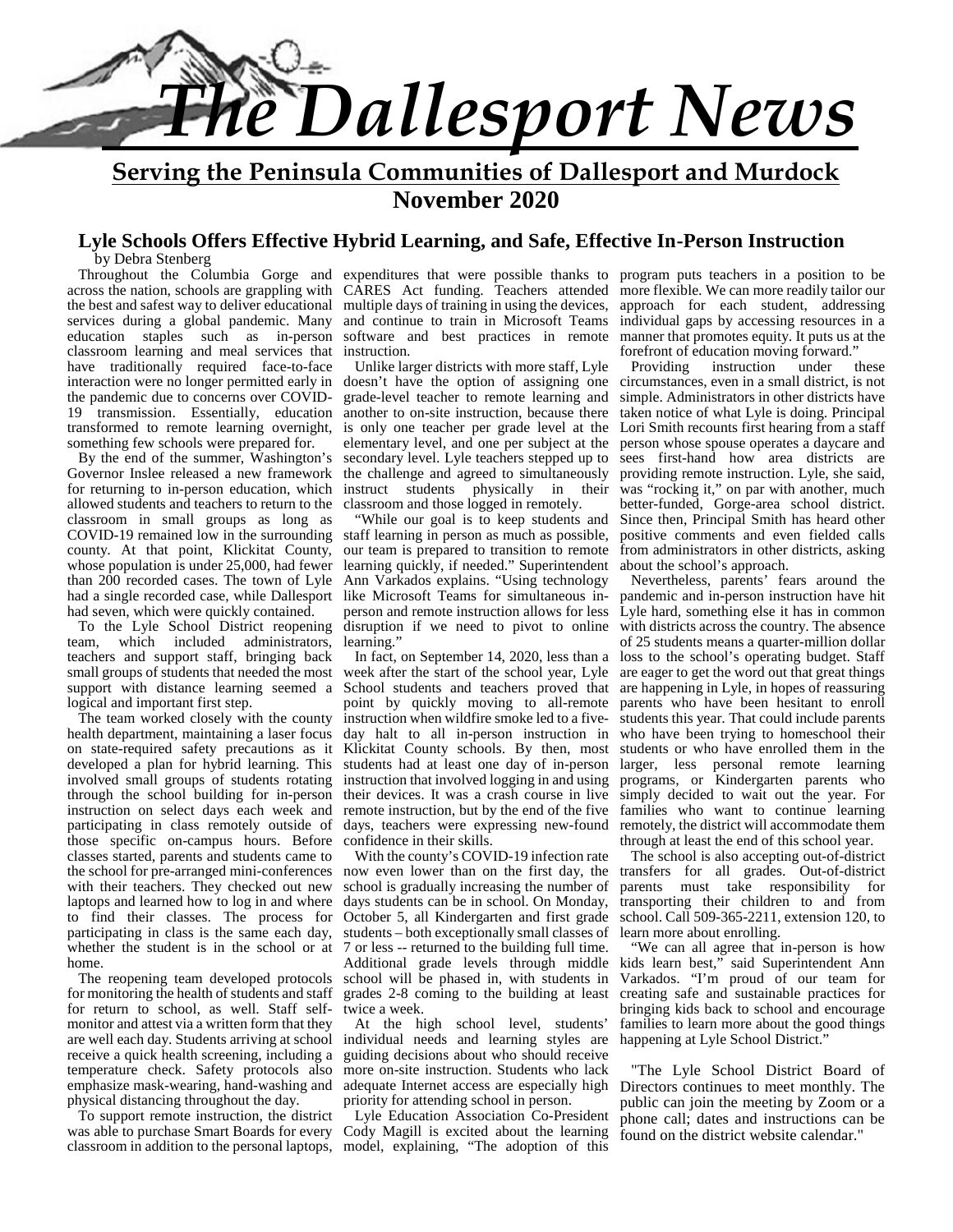# **Mary Sorensen 1939-2020**

Lillie (Lykens) Sorensen born April 20, 1939, in Bisbee, AZ has passed away at her home in



Dallesport on October 24<sup>th</sup>. She fought so many physical battles but was just too tired to keep going. She battled COPD, two separate mastectomies, scoliosis, broken tail bone and a recent broken hip from separate falls. She fought each of them and held her own until her body said "No more" and released her soul to join her parents Edward and Nellie Lykens and husband Larry Dean Sorensen. Also preceding her in death was an older sister, Joyce Y. Osberg, and a baby brother Jerry Lee Lykens, as well as many in-laws she loved dearly.

She leaves behind two siblings; a brother, Reverend Edward Alvin Lykens, of Murfreesboro Tenn. and sister Mildred Elaine Lykens of Lyle, as well as two children, Sandra Jean Sorensen of Lyle and Larry Gene Sorensen of Dallesport; two grandsons, Cameron J; The Dalles, OR and Brice Allen Sorensen, Seattle, WA, and two great grandchildren, Syren and Ocean. and many nieces and nephews.

Mary loved playing the role of hostess for all holiday get-togethers which she shared with family and friends. She was canned, sewed, crocheted, knitted, painted on canvas and created a popular dog treat she sold at local holiday bazaars. In younger years she was a 4-H leader and Cub Scout Den Mother while holding down a job at the Lyle Merc as a meat cutter. She and hubby belonged to the Lyle Grange and were active leaders in the earlier Lyle Pioneer Days from start to finish. They were also avid RV enthusiasts and joined the Sundowner's RV Club, traveling and enjoying the camaraderie of their peers.

During the school's Christmas break in the winter of 1948 the Lykens family moved from Los Angles and stayed briefly with in-laws before purchasing a Mobile Service Station that set just below the Grange up Old Highway 8, then moved down to Lyle proper a few years later when her father ran the Shell Station which is now the French's Farms Nursery. Mary married Larry on June 18, '57 at the age of 15, delivered her daughter two years later followed by a son two years after that. She was proud of returning to school and achieving a GED

the same year Sandra graduated high school.

The family has decided to postpone the memorial service until Spring, when hopefully Covid-19 will be behind us.

#### **Lyle Lions Club News**

Lyle Lions Club announces we will be doing Christmas Baskets this year. They may not be as big as usual but they will still be filled with lots of love, fresh things, and goodies. We have been in touch with the Klickitat County Health Department and will be following their recommendations. In car pick-up will be Saturday and Sunday December 19th and 20th by appointment only. NO DROP INS. Contact Joan Titus at 509-365-2872 to sign up and arrange your pick-up time. To make donations mail checks to Lyle Lions Club POB 383, Lyle Wa. 98635. Thank you everyone.

# **Thomas Evan Garred 1936-2020**

Thomas Evan Garred was born in Spokane, Wash., on Oct.

27, 1936, to parents Mary Estelle (Enoch) and Max Frank Garred. He graduated from Washington State University (go Cougs!)<br>with a bachelor's degree in bachelor's degree in pharmacology.

Tom married Lauretta Mae Stetner on Sept. 25, 1954, in Moscow, Idaho. He made his career as a pharmacist, owning and operating Davies Drug in The Dalles, Ore., from 1969 until 1998. Tom loved fishing and golfing and had been a member of The Dalles Country Club. He and Lauretta enjoyed spending the winters at Happy Trails in Surprise, Ariz.

Tom passed away at his home in Dallesport, Wash., on Oct. 17, 2020, surrounded by his loved ones. He is survived by his wife, Lauretta Garred of Dallesport; daughters and sons-in-law Linda and Ron Craft of Central Point, Ore., and Cindy and Steve Baldwin of Goldendale, Wash.; sons and daughtersin-law Tom Jr. and Jennifer Garred of Beaverton, Ore., and Matthew and Kim Garred of Aurora, Ohio; 12 grandchildren and 12 great-grandchildren. He is also survived by his dear friends and golfing buddies Ed Ritchie and Bob Mead.

He was preceded in death by his parents Max and Mary, brothers Max Jr. and Gary Garred, and great granddaughter Hannah Crose.

A memorial service will be held at a later date. The family asks that any memorial contributions be made to the Brian Grant Foundation for Parkinson's Disease. To send condolences to the family, please visit www.gardnerfh.com.

# **Good Food Pantry News**

The Lyle Good Food Pantry will be distributing food boxes on Wednesdays **November 4th and 18th .** During the hours of **10-1 and 4-6pm** at the Lyle Activity Center in Lyle. Follow the signs to the pick-up area.

Last Wednesday's food distribution reached many local families. Spread the word, for those who need a little help right now. We received a wonderful fresh local egg donation. We also received a donation of fresh end if the season tomatoes and pears as well as some High Prairie apples.

#### **Online Library Programs**

https://fvrl.librarymarket.com/events/upc oming?keywords=&library\_branch%5B 88%5D=88&library\_branch%5B80%5D =80&library\_branch%5B434%5D=434 &submit=Apply&form\_build\_id=form- Q7YQ4mO3e4UC0brAifet\_qp2qGUTY WU9H\_4qRc5qocE&form\_id=lc\_calend ar upcoming form

**Klindt's Bookstore** 541-296-3355 315 E. 2nd Street, The Dalles Hours: Mon. – Sat.8:00 am– 6:00 pm Sundays 11:00 am - 4:00 pm

**The Dalles/Wasco County Public Library** 541-296-2815

https://www.wascocountylibrary.com/ 722 Court Street, The Dalles

**HOURS:**

Monday-Thursday 10 a.m. to 8:30 p.m. Saturday: 10 a.m. to 5 p.m. Closed Sunday

*\*FREE wireless Internet access* inside the library and on library grounds. **White Salmon Valley Community Library** 509-493-1132 - Town & Country Sq. White Salmon Open Tuesdays 10:00 am - 8:00 pm Wed.-Sat. 10:00 am - 6:00 pm

*\*FREE wireless Internet access* **Goldendale Community Library** http://www.fvrl.org/loc/gd (509) 773-4487 131 West Burgen Street Goldendale, Open M Tu Th F Sat 10am-6:00pm and 10 to 8 on Wednesdays

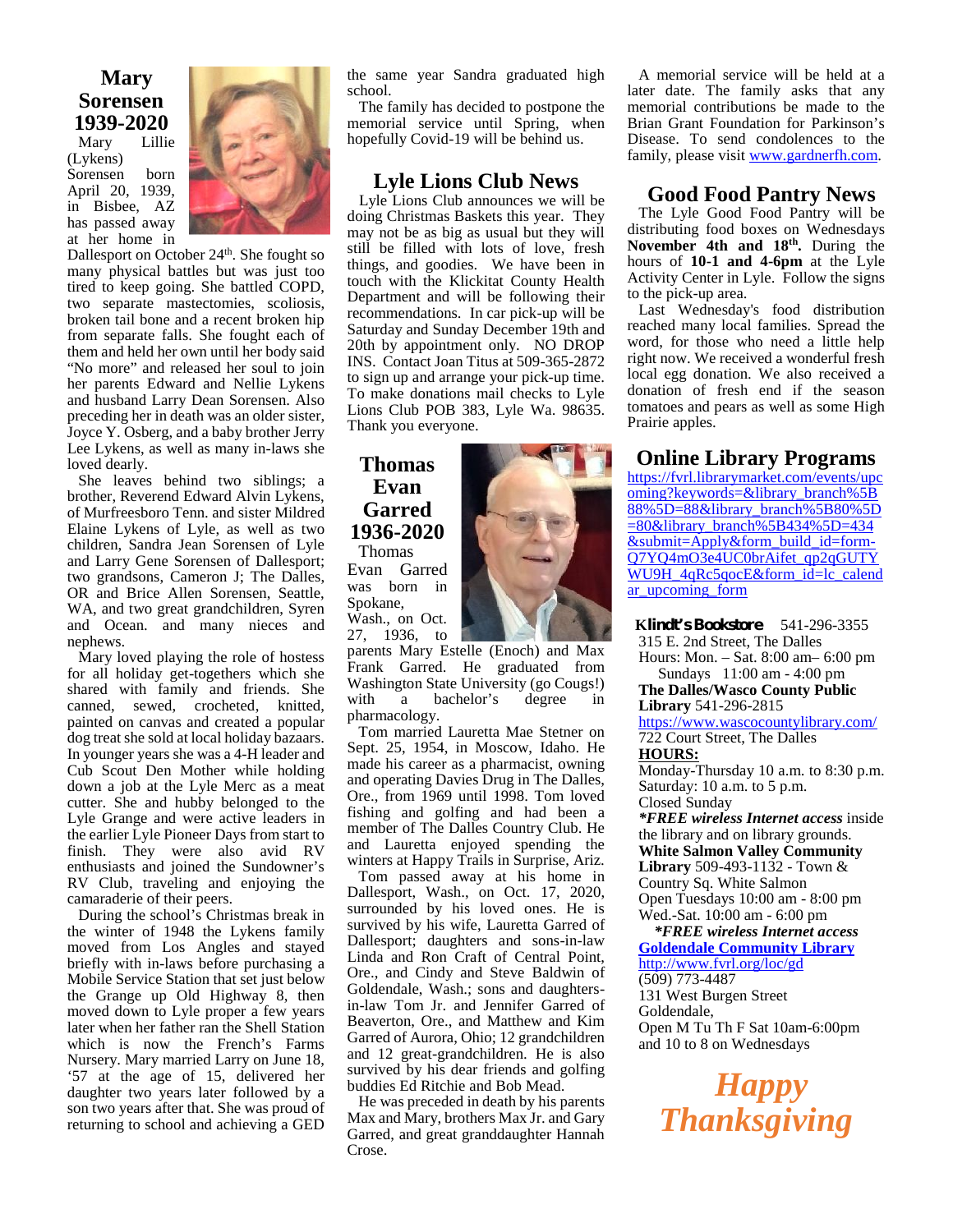#### **Community Council** Report for October Meeting filme **By Don McDermott**

A public Zoom meeting was successfully conducted on October 8th. The Dallesport/Murdock Community Council had enough members in  $\frac{new}{b}$ attendance for a quorum. The meeting  $\frac{60}{\text{will}}$ was not recorded and the following notes are included for the benefit of Community Members not in attendance. We realize that with the constraints against public gatherings in place in our Current Phase 2 Covid-19 classification, that we are still needed in providing information from and to the Community as a conduit to and from elected Government Agencies. attempting to adapt to current social challenges and fulfill the mission statement of the Council. We will try to provide the public with access via Zoom meetings.

Instructions for such meetings are available on line and shall be published in our Dallesport/Murdock Newsletter and may be available to other suggested mediums.

The Council loosely followed the typical agenda format and there were some problems getting everyone attending the meeting to be visible and heard. The problems were resolved and after role call and moving approval of minutes and treasurer's report to a future meeting. We began discussion of Critical Water issues with WJ Morris- chairman of the Dallesport Water Board. The Dallesport Columbia Gorge Regional Airport well was approved and the DEQ approvals are in place. This will ensure that our water supply will get a significant share of this well and have the opportunity to supply growth (naturally in a limited capacity) and resources for our Community. Book keeping is up to date and the Water Board is on sound financial footing.

Changes in the jurisdiction deciding perched wetland issues were discussed in relation to the YHA Land in our community.

The Klickitat County is said to have moved to redirect funding from the Compliance Office and eliminate the Compliance Officer Position was discussed and the establishment of some type of Development Board seems to have been established with appointments made by the Commissioners. More information needs to be gathered about this and will be reported when confirmed information is available.

There was discussion of our website and lack of visits. Possible solutions to encourage more site visits were discussed.

We approved a change in the meeting<br>me for the Dallesport/Murdock Dallesport/Murdock Community Council meeting to be changed from 7:00 PM on the second Thursday of each month at the Community Center to accommodate the new Zoom format-- Future meetings will be on Zoom for the foreseeable future and will commence at 6:00 PM on the second Thursday of each month.

We are seeking to fill an upcoming vacancy in January on the Council. Interested parties have only to contact the Council.

Don McDermott's Zoom Meeting When Thu Nov 12, 2020  $6pm - 7pm$ Where

https://us04web.zoom.us/j/7811238189? pwd=NlVmeWF5OUZ5bEpPbUl6ejl2T  $kMwUT09$  (map)

Joining info Join with Google Meet meet.google.com/ckn-ifri-qus

# **Join Zoom Meeting**

https://us04web.zoom.us/j/7811238189? pwd=NlVmeWF5OUZ5bEpPbUl6ejl2T kMwUT09

Meeting ID: 781 123 8189 Passcode: 9EMpW3

#### **In additional news**

We are aware that Klickitat County has a job posting for a Fiscal Management Position that is advertised to require fiscal and accounting skills and is seeking to pay between \$68,269 and \$86,445 depending upon qualifications.

We are also aware that the Port of Klickitat has released Marc Thornsbury from his 14 year employment and is seeking a new Executive Port Director. Marc will be missed by the Community as he was very good about visiting our meetings and keeping us up to date with the Port of Klickitat.

#### **Will your vote count?**

There's an easy way to track your ballot: Go to the state's voting information site Enter your name and birthdate. On the left side, you should see an option to check "Ballot Status." Click on  $\frac{m}{\alpha}$ that, and it should tell you where your ballot is.

https://voter.votewa.gov/WhereToVote.a spx

And if you haven't yet voted, get on it and be part of a historic election.

#### **Election Drop Boxes located at Dallesport - Community Center parking lot, 136 6th St. Lyle - Lions Club parking lot, Intersection of 5th St. and Hwy. 14**

# **Dallesport Water District**

P.O. Box 131 Dallesport, WA 98617

If you have any questions regarding your water system, please feel free to contact Dallesport Water District Office: 541- 980-6514 dallesportwater@gmail.com Office Phone Hours: 8 AM to 3 PM Mon. thru Thurs. Dallesport Water District On- Call After Hours Phone: 541-980-6756. Monthly meetings are held on the 3rd Tuesday of every month at 6:30 PM via WEBEX by Cisco

#### www.dallesportwater.org

**next meeting November 17, 2020 @ 6:30 PM**

#### **Covid-19 Pandemic**

State and County Government is making public recommendations for dealing with the Covid-19 Pandemic. I am including the current recommendations.

#### **Klickitat County is currently in Phase 2:**

You can help slow the spread of COVID-19 by wearing a face mask that covers your nose and mouth when you are in public, washing your hands, and staying home when you are sick. It is also highly recommended that the public avoid large gatherings and events even if they are hosted outside. Currently in Phase 2, the state recommendation is to not gather with more than five people outside your household per week and to wear a mask during that time.

Commit to fewer, shorter, smaller social gatherings

We must prevent runaway spread of COVID-19 in Washington state. Our individual actions make a difference. **Fewer, shorter and safer interactions are crucial.** Shrinking your social circle and skipping indoor gatherings are both important right now. Reducing close contact with others is paramount.

Many of the traditional ways in which we celebrate Halloween involve contact with non-household members in large group settings.

This year, it is important to plan early and identify safer alternatives to reduce the risk of spreading COVID-19. The state Department of Health is offering the following considerations to help protect individuals and communities.

Staying home is still safest. If you do go out, keep it quick, keep your distance and wear a face covering. Recreate and do business locally to avoid spreading the virus across county lines. Limit the number of people outside your household that you gather with every week. If you feel symptoms of COVID-19, get tested.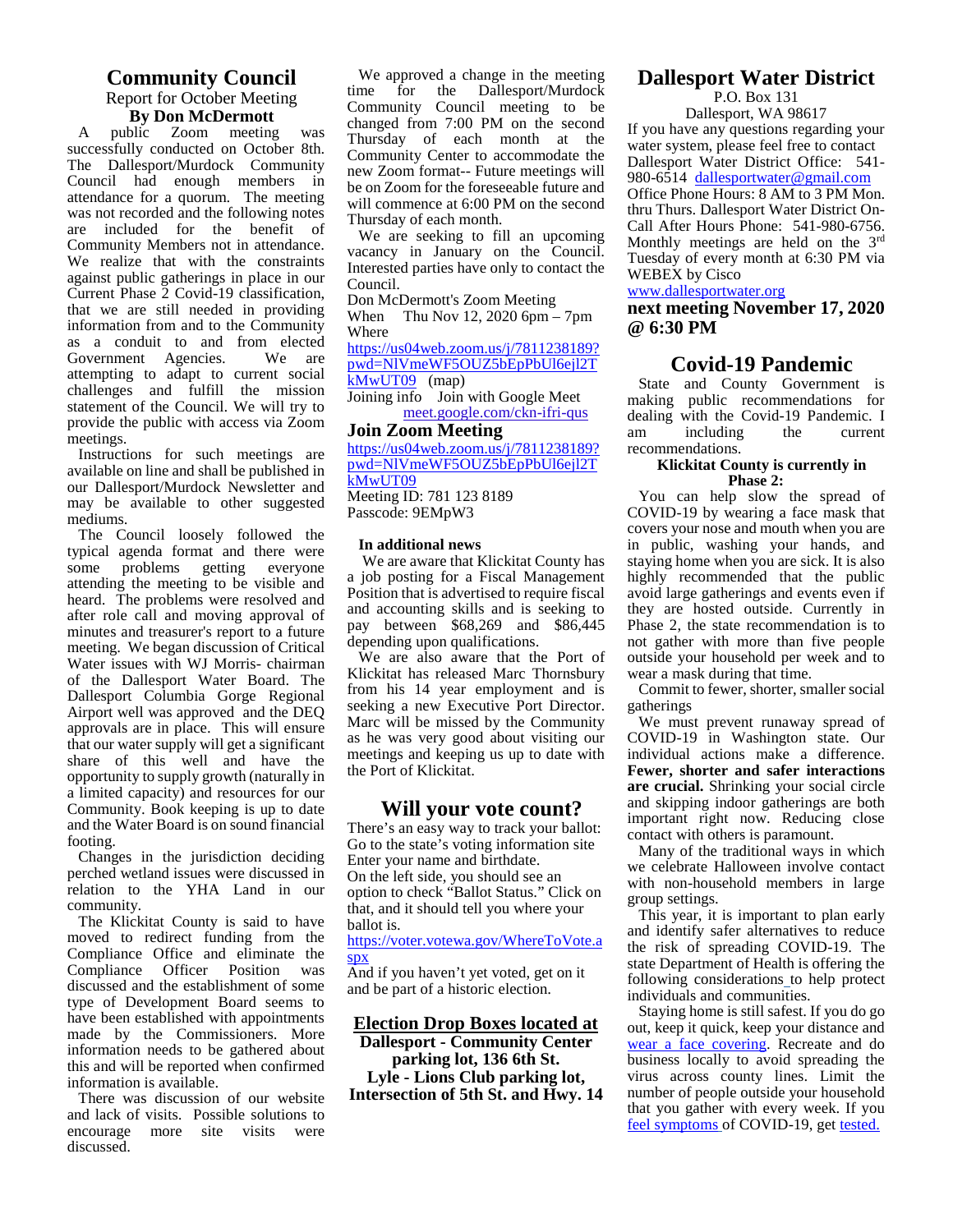#### **Dog Is My CoPilot Visits The Columbia River Gorge**

By Cole Goodwin Oct. 20, 2020

Columbia Community Connection Yesterday, Dog is My CoPilot paid an unexpected visit to Columbia Gorge Regional Airport in Dallesport when weather and logistics rerouted them from their usual stop in Troutdale. Dog is My CoPilot is a non-profit organization dedicated to the safe transport of at risk animals in overcrowded shelters at no cost. The plane landed at about 2:00 PM and departed by 3:00 PM. Dog is My CoPilot founder and president Peter Rork M.D. piloted the plane.

"Yesterday we coordinated a transport from the El Paso Animal Services Services up to Portland, with stops in Salt Lake City and Sun Valley." However because of some weather issues in the Portland area and timing they had to find someplace else to land.

"We didn't want to be traveling through the mountains after dark with a single engine aircraft. And we figured we'd already flown 8 hours to get there, so landing in Dallesport was a good trade off," said the pilot Peter Rork, M.D.

"Everyone at Columbia Gorge Regional Airport was incredibly helpful. The FBO really facilitated the feeling of servicing the aircraft and even a couple of people who were sitting at the airport came and helped us unload the animals. There was a real feel-good feeling there, they really stood out to me" said Rork.

Onboard were 80 shelter animals from El Paso Animal Services, including 78 dogs and 2 cats. All of which have been checked by a veterinarian and have written health certificates and required vaccines before traveling. Of the animal passengers aboard the plane, 22 dogs were received by One Tail at a Time Dog Rescue PDX and the others went to their new homes at The Pixie Project, Animal Aid PDX, FurFriends Animal Rescue, and Oregon Dog Rescue. "These are awesome partnerships between these organizations. We're all the way from Wyoming to Texas to Oregon, so we're far apart but there's a lot of togetherness here. We're all working together to help animals," said Kara Pollard Executive Director of Dog Is My Copilot.

The animals that Dog is My CoPilot works with come from shelters where overcrowding is a serious problem that leads to animals being euthanized. "If you're taking in 100 dogs a day and adopting out 50-you run into problems. A lot of these shelters don't want to use euthanasia to deal with this problem, but without access to partnerships and transportation services like ours-they run out of options," said Rork.

Many of the animals on board already have foster homes waiting for them.

"A lot of time the animals go into foster homes right away, many already have adopters waiting for them,"

> *Contributed Photo: Helping unload the precious cargo at Columbia Gorge Regional Airport*



Pollard continued saying that animal welfare is their passion, "We work with a variety of shelters. Usually municipal. The goal is to get these animals out of overcrowded shelters where there are not enough adopters and into our destination partner's care, where they are often adopted or put into foster homes straight away. Some need to be spayed and neutered, which our receiving partners take care of," said Pollard.

"We do 10 flights a month on average. This year we will have provided close to 55 rescue flights which is a big milestone for us," said Pollard, in previous years Dog is My CoPilot flew between 30-35 flights. "We're projecting we'll do 70 flights in 2021," continued Pollard. "This year so far we've flown 694 dogs and cats. Dog is my Copilot has transported almost 17,000 animals since our founding in 2012."

Each flight takes about a day, "It's basically a day's flight, sometimes we'll fly t<br>be dropping off at three or four different We be dropping off at three or four different airports. But it only takes about 7 hours. It's much more efficient than driving these animals over long distances which puts a lot of additional stress on the animals. Our goal is to make it as safe and stress-free for them as possible," said Pollard.

"The flight we did yesterday from El Paso would have been a 22-hour road trip. When you transport the animals they usually go into crates and then onto a van. Well, there are too many animals to get potty breaks and so the drivers would have to drive non-stop as well. And that's not good for anyone. We offer these shelters a faster, more efficient, and free transportation option that would otherwise be impossible for them to access because of most of them. Most of them already have enough financial problems as it is," said Rork.

The organization, which is based in Jackson Wyoming usually flies to the South Western United States such as Texas, New Mexico, Arizona, and Southern California, first to pick up the animals and then transports them to their receiving partners in the North-Western region. "We have receiving partners are in Oregon, Washington, Utah, and Wyoming," said Pollard. Dog is My CoPilot transports the animals at no cost to shelters thanks to sponsorships and pilots who donate their time.

Rork added that "We're thinking about going national and expanding into a second location in Atlanta so that we can cover all the Southern States."

Rork said that although landing in Dallesport was a change of pace for them, "What we have is a very well oiled machine. Our partners know you can't be late to pick up animals at the airport, especially say on a hot summer day. We fly the same routes over and over again.<br>We have strong collaborative collaborative relationships with our partners. The real heroes are those who are working in these shelters every day."

Dog is My CoPilot was winding down their flying season for winter but Rork encouraged others to continue aiding in animal welfare. "It's a matter of educating people on what the problem is. There are a lot of things people can do to address this issue. They can certainly adopt and don't shop. Or they can foster an animal and help get that animal ready for adoption. Or if you live somewhere where you can't have pets you can certainly volunteer at a shelter and if you can't do that- you can always donate. There are lots of ways to help."

Rork added "Every animal you save, saves two. The one you save and the one that gets to take its place. Get off the sidelines, be a part of the solution. We can make this problem go away."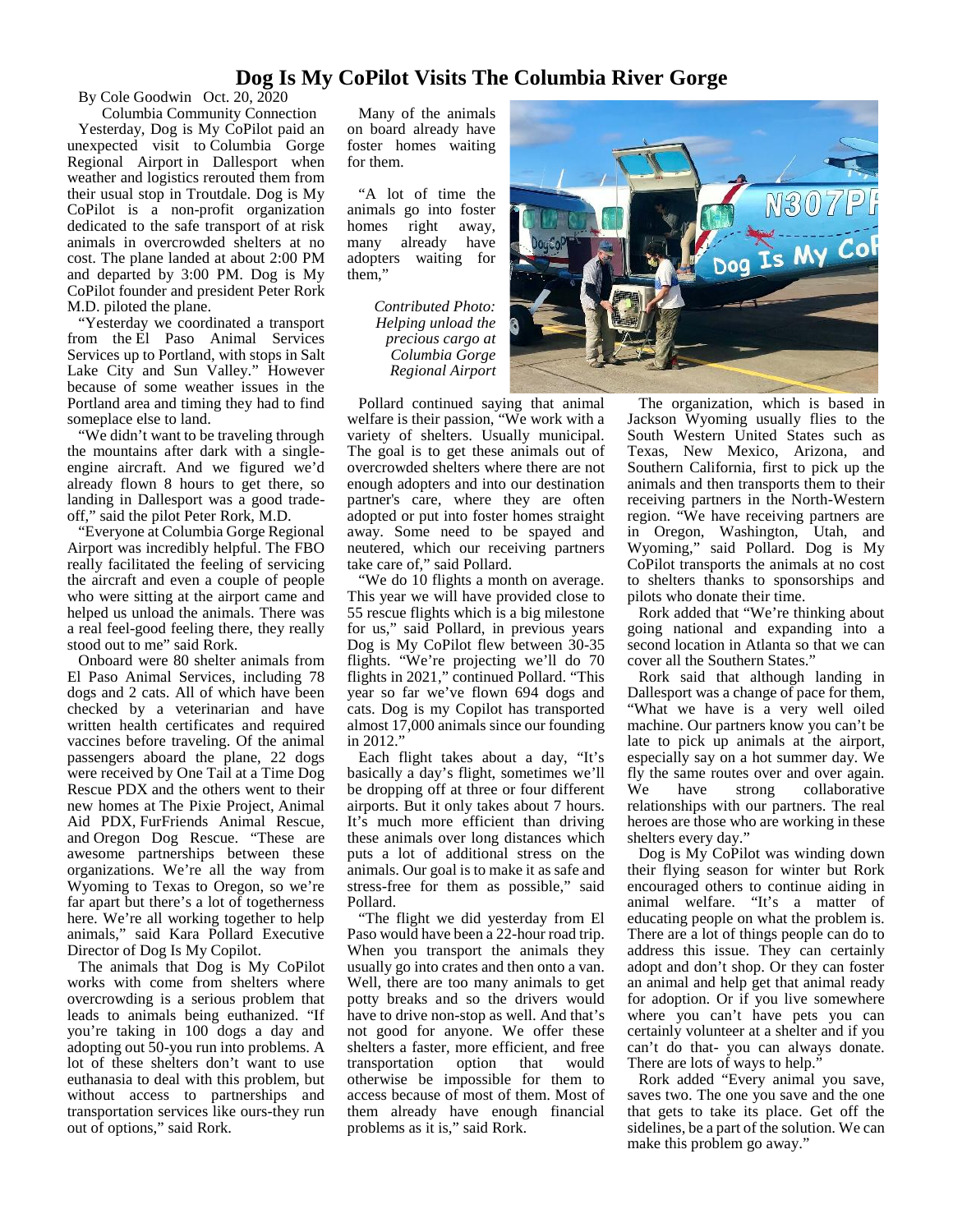# LYLE SCHOOL DISTRICT #406 \$

# **Parents Can Complete School Registration Forms and Update Information Online**

Lyle School District has just switched over to a completely online registration system, giving parents access to all of the forms they have filled out on paper in the past. This move will save staff time and allow parents to ensure their children's information is input accurately.

Called "Family Access," this new feature is part of Skyward, the same program currently used by parents to access students' grades, absence information and other ongoing student data. The system provides more security, as only people who need and are authorized to see this information have access. Parents can update contact information there as well to ensure they get timely communications from the school.

There's no doubt that coming back to school or enrolling in a new school requires a lot of paperwork. And there's nothing worse than filling all of those forms out, then misplacing them or having them go missing when you send them to school with your child. Now, instead, parents can do this all online, as they have time, and go back to confirm that the information is right.

You can find information on the school website, www.lyleschools.org for how to use Family Access.

#### **It's More than a Meal**

There are a number of important forms that parents can complete on Family Access, but the ones we are most focused on right now are related to school lunches.

Reduced Lunch Application: Filling out the application can mean important and possibly unexpected benefits for your family. The funny thing is, about the only benefit you DON'T need it for right now is for your child to get a free meal at school, because Lyle School is now feeding kids under the Community Eligibility Provision.

However, filling out the form and being approved can mean other benefits, like fee waivers and college tuition, among other things. So, yes, you should fill it out if you think there's a chance you qualify!

For families that don't qualify for free and reduced lunch, it's important to fill out the Income Verification form. For the district to maintain its status as a Community Eligibility designated school and to continue to offer FREE meals for our students, we must get an Income Survey from all families. All information is kept strictly confidential and is only released to authorized food service administrators for the district. Please help us keep all of our kids fed without charge.

Need help? Have questions? Don't hesitate to reach out to us at support@lyleschools.org or at 509.365.2211.

Stay connected on Lyle School District's Facebook page or on<br>our website at https://www.lyleschools.org/<br>by Zoom or a phone call; dates and instructions can our website at https://www.lyleschools.org/



Filling out the School Meal Application may help provide:



"The Lyle School District Board of Directors continbe foud on the district website calendar."

**(Klickitat, Lyle Against Substance Abuse Coalition) 5 - 6:30 pm Meets the 3rd Wed of each month. Alternates between Klickitat and Lyle The Library Bookmobile--- Winter Schedule Canceled Wednesdays. Cancelled \*Lyle Merc. 9:30-10:15 \*Book return available at this location Lyle Community School 10:30-12:30 Dallesport Church of Christ…1:45–3:00 Dallesport PTO Meeting Tue,. 2:45pm – 3:45pm Monthly on the first Tuesday Cancelled School Board meetings will be held @ 6pm on the fourth Wednesday**

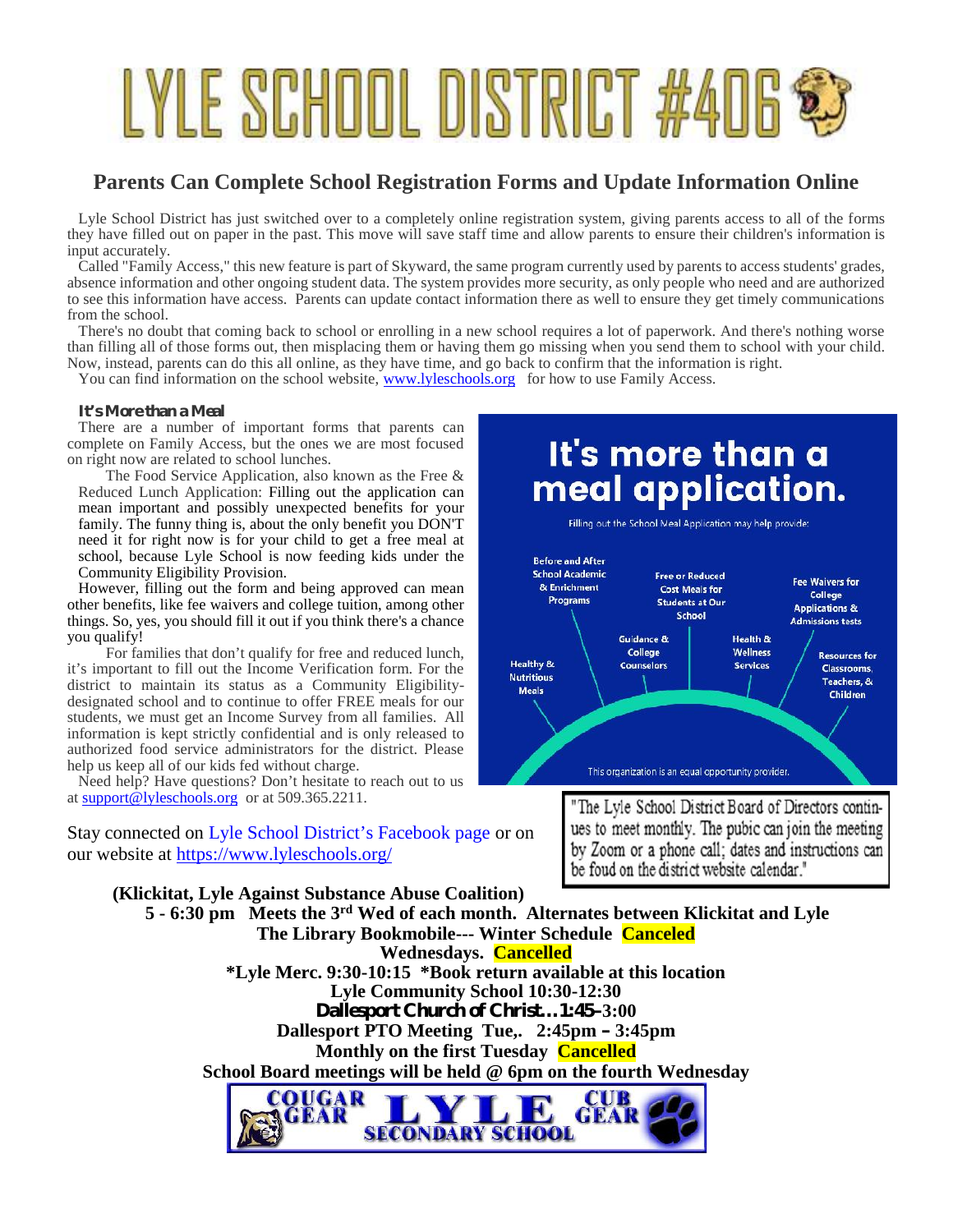# **Columbia Gorge Vendors Market**

For those of you that depend on yearly events for your home businesses, like Cherry Fest, St Mary's Christmas Bazaar, Huckleberry Fest and the like...not to mention those of you that do your Holiday shopping to help support local artists.

Check out the Facebook page for buying and selling your crafts. This puts all vendors in one convenient, virtual shopping bazaar.

https://www.facebook.com/groups/7380 79160270844/?ref=share

# **2020 Fall Raffle Drawing! The Dalles Main Street Program Win up to \$5000**

**Nov. 2, 2020 at 12 PM – 12:30 PM** GRAND PRIZE UP TO \$5,000! Five 2nd place winners will receive a<br>Main Street Hoody  $(\$45 \text{ value})$  The Main Street Hoody (\$45 value)

Help Main Street keep Downtown ENERGIZED! This a  $25/75$  raffle. You or a friend may be the BIG<br>
VINNER of 25% of the pool. WINNER of  $25\%$  of the Help us reach the \$20,000 pool goal. Tickets are sold in bundles of 10 for \$10 25% of all raffle entry funds go to the Big Winner. 75% for funding The Dalles Main Street operations.

#### **Eagles Christmas Bazaar Looking for Vendors Dec. 5th 9am-3pm**

If you would like to be a vendor, please contact Samantha at 541-993-6163. We are limited on how many vendors we can have due to Covid. Spots are filling up fast. Tables are \$20 each.

#### **The Walldogs Project**

Carolyn Wood, Lynn Wilcox and Karl Vercouteren became "The Walldog Historians" this past summer with help from David and Kirsten Benko of the Neon Sign Museum. We were asked to come up with possible themes for murals



https://www.thedallesmainstreet.org/w alldogs

#### **Starlight Parade November 27, 2020.**

**November 27, 2020. the dalles salvationarmy org** - or call 541-296-6417<br>Dalles Area Chamber of Commerce will be hosting the Starlight Parade on **November 27, 2020.**

This year we will have the Starlight Parade, but it will look a little different then it has in the past. We will be having a reverse parade. Floats will be parked on  $3<sup>rd</sup>$ . street and the public will drive past to Chris view the decorated floats, perhaps while enjoying hot cocoa and treats and the warmth of your vehicle. The theme for this year's parade is "Oh, Christmas Tree" and we will begin the entire evening with Santa and a virtual tree lighting. We will be partnering with The Dalles Beautification Committee to encourage our entire community to decorate trees, windows, and storefronts in the theme "Oh, Christmas Tree".

The Dalles Area Chamber of gro Commerce has worked with North Central Public Health District and The City of The Dalles to ensure that our event meets all state mandates and guidelines. The goal of The Dalles Area Chamber is to provide a safe holiday and memorable experience for our community.

Please be patient with us as we work out the details for this event. Parade applications will

 $27<sup>th</sup>$ .

be available both at the Chamber office and on our website by next Tuesday, October

planning your float today so we can work together to make this the best Starlight Parade ever.

. Start





If you have any questions, please call 541.296.2231 or

marketing@thedalleschamber.com

#### **The Cascade Singers**

The Cascade Singers are preparing for a Christmas concert. Since pandemic experts have found singing to pose a risk due to aerosols being expelled, this concert is not your traditional "sing along" but is instead a "hum-along". Proper distancing is being observed and masks covering the nose and mouth are required. Since humming does not propel aerosols into the air, experts have determined that humming itself does not pose the risk singing does. Further, the current choir is a subset of the larger group.

Once the experts deem it safe, the Cascade Singers will welcome new members and normal operations will resume. Anyone who has a desire to sing is welcome to try us out. Additional opportunities are also available including music reading and vocal technique seminars, not to mention the fellowship of being part of a group of people creating art.

The Christmas Concert will be held at Zion Lutheran Church in The Dalles, our current home base, this December. Up to fifty persons may attend each performance, planned for a Saturday night and Sunday afternoon, and free tickets will be available. A third Friday night performance may be planned if further demand for tickets is indicated.

The Cascade Singers look forward to entertaining you, and wish that all of our supporters remain safe and healthy. See you soon!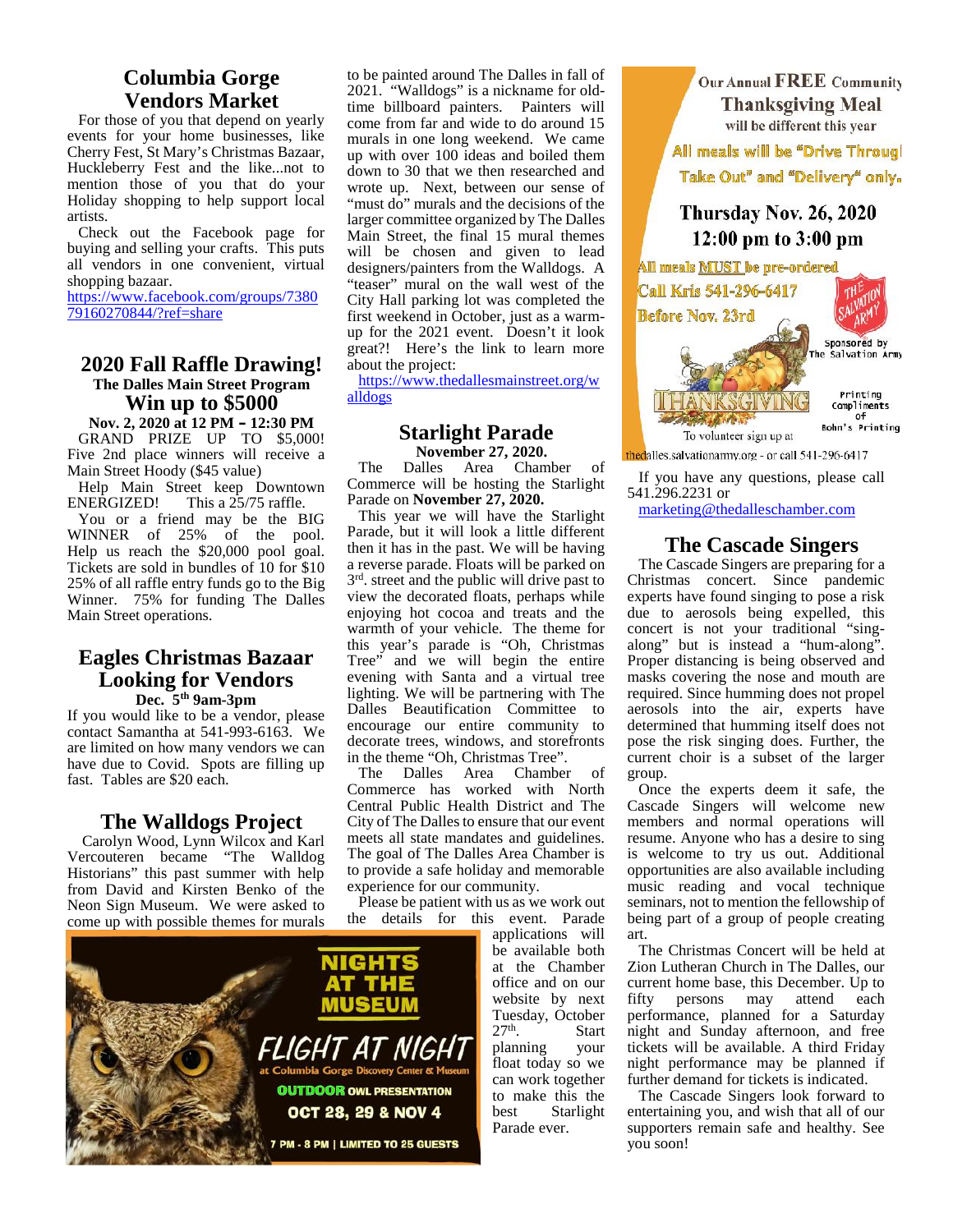# **Dallesport-Murdock Community Calendar**<br>Dallesport-Murdock Fire Dept. KCFD#6 Dallesport-Murdock Community Council

**630 Central Ave. P.O. Box 215 767-1252 136 6th Ave. P.O. Box 8**

**Dallesport-Murdock Community Council** 

**Post Office hours are 8am-2pm M-F Sat. 7:30am-11:00 for package pick up only Phone 767-1577**

| November 2020<br><b>BLM</b>                                                                      |                               |                                                                                                                                                                                                                                                                                                                                                                          |                                                                 |                                                      |                              |    |  |  |  |  |
|--------------------------------------------------------------------------------------------------|-------------------------------|--------------------------------------------------------------------------------------------------------------------------------------------------------------------------------------------------------------------------------------------------------------------------------------------------------------------------------------------------------------------------|-----------------------------------------------------------------|------------------------------------------------------|------------------------------|----|--|--|--|--|
| <b>Sun</b>                                                                                       | <b>Mon</b>                    | <b>Tue</b>                                                                                                                                                                                                                                                                                                                                                               | <b>Wed</b>                                                      | <b>Thu</b>                                           | Fri                          |    |  |  |  |  |
| $\vert 1 \vert$<br><b>Fall Back!</b>                                                             | 2                             | <b>Election</b><br>3<br>Day                                                                                                                                                                                                                                                                                                                                              | <b>4</b>                                                        | 5                                                    | 6                            | 7  |  |  |  |  |
| <b>November 1st</b><br>ing Time ends at 2:00 AM                                                  |                               | <b>VOTE</b><br><b>Senior</b><br>Lunch<br>Lyle<br><b>Cancelled</b>                                                                                                                                                                                                                                                                                                        |                                                                 |                                                      |                              |    |  |  |  |  |
| $\overline{\mathbf{8}}$                                                                          | 9                             | 10                                                                                                                                                                                                                                                                                                                                                                       | 11                                                              | 12                                                   | 13                           | 14 |  |  |  |  |
| <b>AA Meetings</b><br><b>Wednesdays and</b><br><b>Sundays 7pm</b><br><b>Lyle School</b>          |                               | <b>Senior</b><br>Lunch<br>Lyle                                                                                                                                                                                                                                                                                                                                           | <b>Fire Dist.</b><br><b>Biz Meeting</b><br><b>Commissioners</b> | <b>Community</b><br><b>Council</b><br><b>Meeting</b> |                              |    |  |  |  |  |
| <b>Library</b><br><b>625 Keasey</b><br>360-870-3321                                              |                               | <b>Cancelled</b>                                                                                                                                                                                                                                                                                                                                                         | <b>Meeting</b>                                                  | Zoom 6pm                                             | World<br><b>Kindness</b>     |    |  |  |  |  |
| <b>Cancelled</b>                                                                                 |                               |                                                                                                                                                                                                                                                                                                                                                                          | <b>Veterans Day</b>                                             |                                                      | Day                          |    |  |  |  |  |
| 15                                                                                               | 16                            | 17<br><b>Senior</b><br>Lunch<br>Lyle<br><b>Cancelled</b>                                                                                                                                                                                                                                                                                                                 | 18                                                              | 19                                                   | 20                           | 21 |  |  |  |  |
|                                                                                                  |                               | <b>Water Dist.</b><br><b>Meetings</b><br>Webex<br>6:30pm                                                                                                                                                                                                                                                                                                                 |                                                                 | <b>Great</b><br>American<br><b>SmokeOut</b>          |                              |    |  |  |  |  |
| 22                                                                                               | 23                            | 24<br><b>Senior</b><br>Lunch<br>Lyle<br><b>Cancelled</b>                                                                                                                                                                                                                                                                                                                 | 25<br><b>School Board</b><br>Meets via<br>ZOOM 6:30pm           | 26<br><b>Thanksgiving</b>                            | 27<br><b>Black</b><br>Friday | 28 |  |  |  |  |
| 29                                                                                               | 30                            |                                                                                                                                                                                                                                                                                                                                                                          |                                                                 |                                                      |                              |    |  |  |  |  |
| <b>ELFF Food</b><br><b>Drive will be</b><br>Dec.1,2,3.<br><b>Get your canned</b><br>goods ready. |                               | <b>Winter Lore</b><br>Three white frosts and next a storm.<br>Heavy frosts are generally followed by fine, clear weather.<br>The north wind doth blow, and we shall have snow.<br>When snow falls in the mud, it remains all winter.<br>When the first snowflakes are large, the snowstorm will be a lasting one.<br>When they are small, the storm will be a short one. |                                                                 |                                                      |                              |    |  |  |  |  |
|                                                                                                  | <b>Cyber</b><br><b>Monday</b> | If snow begins at mid of day, expect a foot of it to lay.<br>When the snow fall dry, it means to lie.<br>But flakes light and soft bring rain aft.                                                                                                                                                                                                                       |                                                                 |                                                      |                              |    |  |  |  |  |